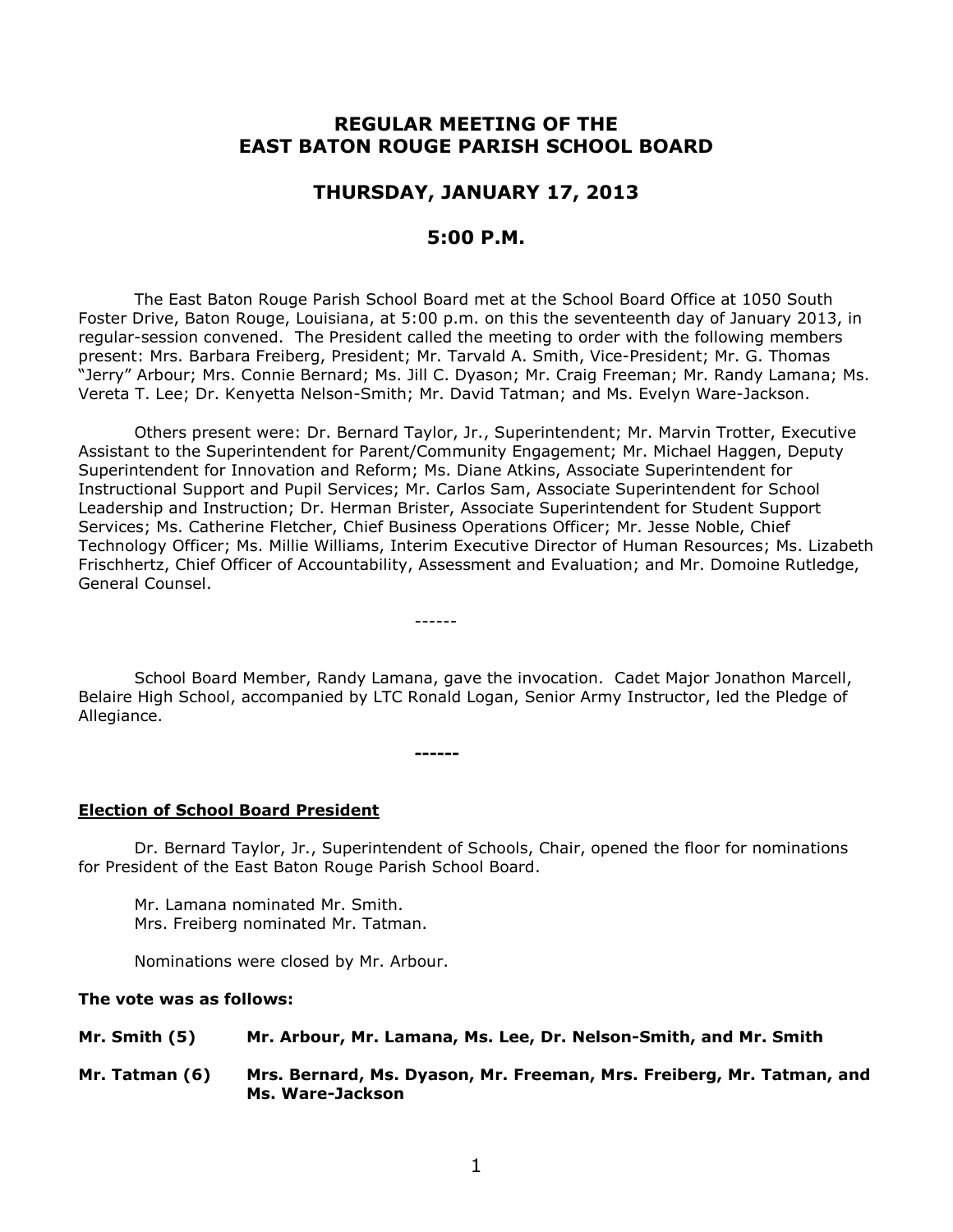## **Mr. Tatman was elected as the President of the East Baton Rouge Parish School Board.**

### **Election of Vice President**

Dr. Bernard Taylor, Jr., Superintendent of Schools, Chair, opened the floor for nominations for Vice-President of the East Baton Rouge Parish School Board.

Ms. Lee nominated Mr. Smith. Mr. Tatman nominated Ms. Ware-Jackson.

Nominations were closed by Mr. Arbour.

### **The vote was as follows:**

**Mr. Smith (7) Mr. Arbour, Mrs. Bernard, Ms. Dyason, Mr. Lamana, Ms. Lee, Dr. Nelson-Smith, and Mr. Smith**

**Ms. Ware-Jackson (4) Mr. Freeman, Mrs. Freiberg, Mr. Tatman, and Ms. Ware-Jackson** 

**Mr. Smith was elected as Vice President.**

**Approval of School Board Minutes of the December 20, 2012, (regular) Meeting**

**------**

### **By Mr. Arbour**

Resolved, that, the reading of the minutes of the East Baton Rouge Parish School Board Meeting of December 20, 2012, (regular), be dispensed with and that they be approved as published in the Official Journal.

### **Seconded by Mrs. Bernard**

**Unanimously adopted by a vote of all the members.**

**------**

**Adoption of Resolution Proclaiming February 4-8, 2013, as "National School Counseling Week"**

### **By Dr. Nelson-Smith**

Resolved, That, the East Baton Rouge Parish School Board does hereby adopt a resolution proclaiming February 4-8, 2013, as "National School Counseling Week." **(A copy of the Resolution has been marked "Official Copy" and placed in the files of the Board.)**

### **Seconded by Mr. Lamana**

**Unanimously adopted by a vote of the members present. (Ms. Lee was absent.)**

**------**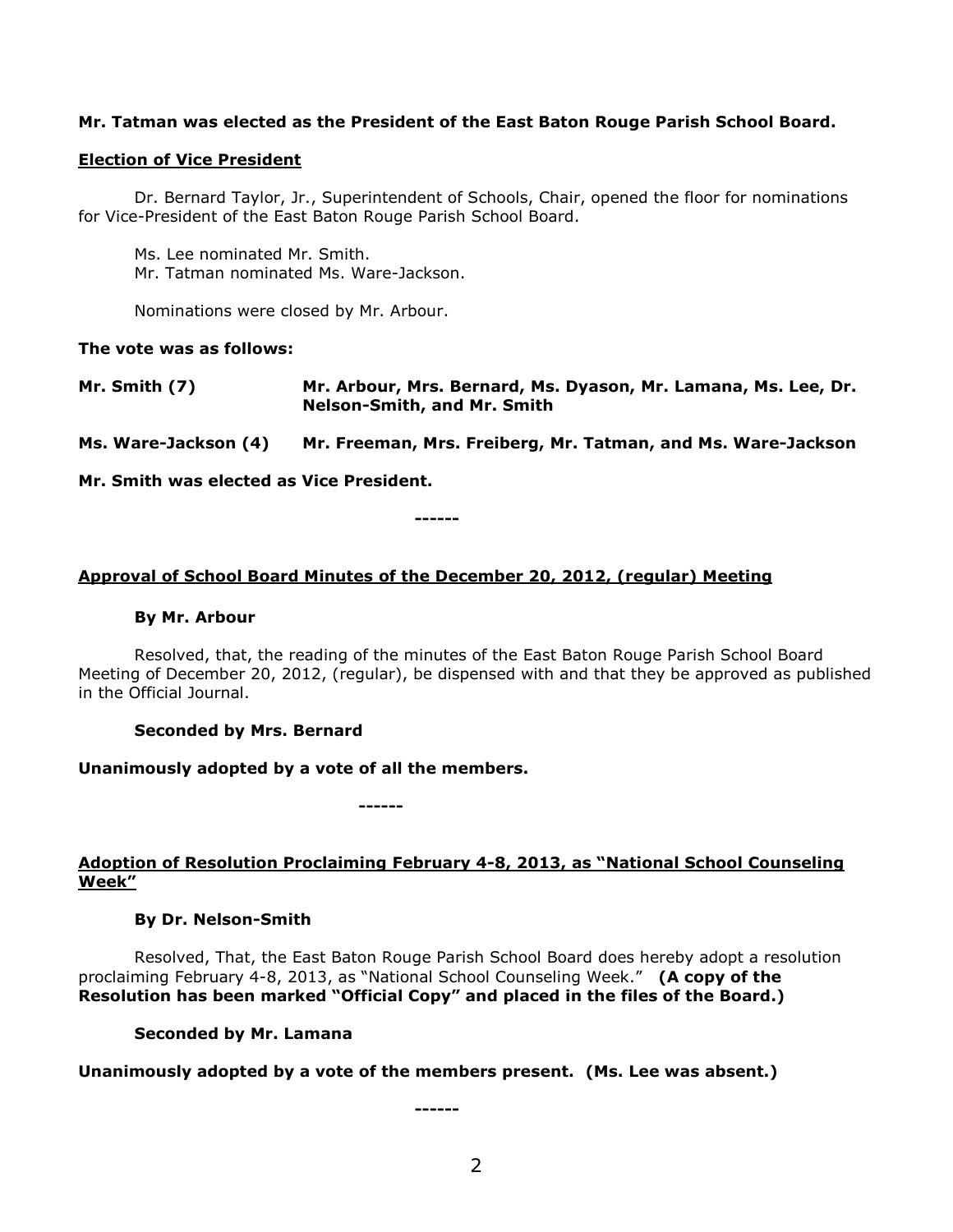## **Approval of an Architect Firm**

## **By Mrs. Bernard**

Resolved, that, the East Baton Rouge Parish School Board does hereby approve the recommendation of the Superintendent to select Grace & Hebert Architects and DLR Group as the architects for the Lee High School project.

## **Seconded by Mrs. Freiberg**

### **Unanimously adopted by a vote of all the members.**

**------**

## **Approval of a Budget**

## **By Ms. Lee**

Resolved, that, the East Baton Rouge Parish School Board does hereby approve the 2012- 2013 Cecil J. Picard LA 4 Early Childhood Program Budget in the amount of \$5,194,155.00.

## **Seconded by Mr. Smith**

### **The vote on the motion was as follows:**

| Yeas: $(9)$    | Mr. Arbour, Mrs. Bernard, Ms. Dyason, Mr. Freeman, Mrs.<br>Freiberg, Mr. Lamana, Mr. Smith, Mr. Tatman, and Ms. Ware-<br><b>Jackson</b> |
|----------------|-----------------------------------------------------------------------------------------------------------------------------------------|
| Nays: $(0)$    | <b>None</b>                                                                                                                             |
| Abstained: (1) | Ms. Lee                                                                                                                                 |
| Absent: (1)    | Dr. Nelson-Smith                                                                                                                        |

**The motion was declared adopted.**

**------**

## **Approval of a Professional Services Contract**

### **By Mrs. Bernard**

Resolved, that, the East Baton Rouge Parish School Board does hereby approve a professional services contract between the East Baton Rouge Parish School System and New Millennium Education, LLC. Any additional dollars to be spent will be brought back to the Board for approval.

## **Seconded by Ms. Ware-Jackson**

## **Unanimously adopted by a vote of all the members.**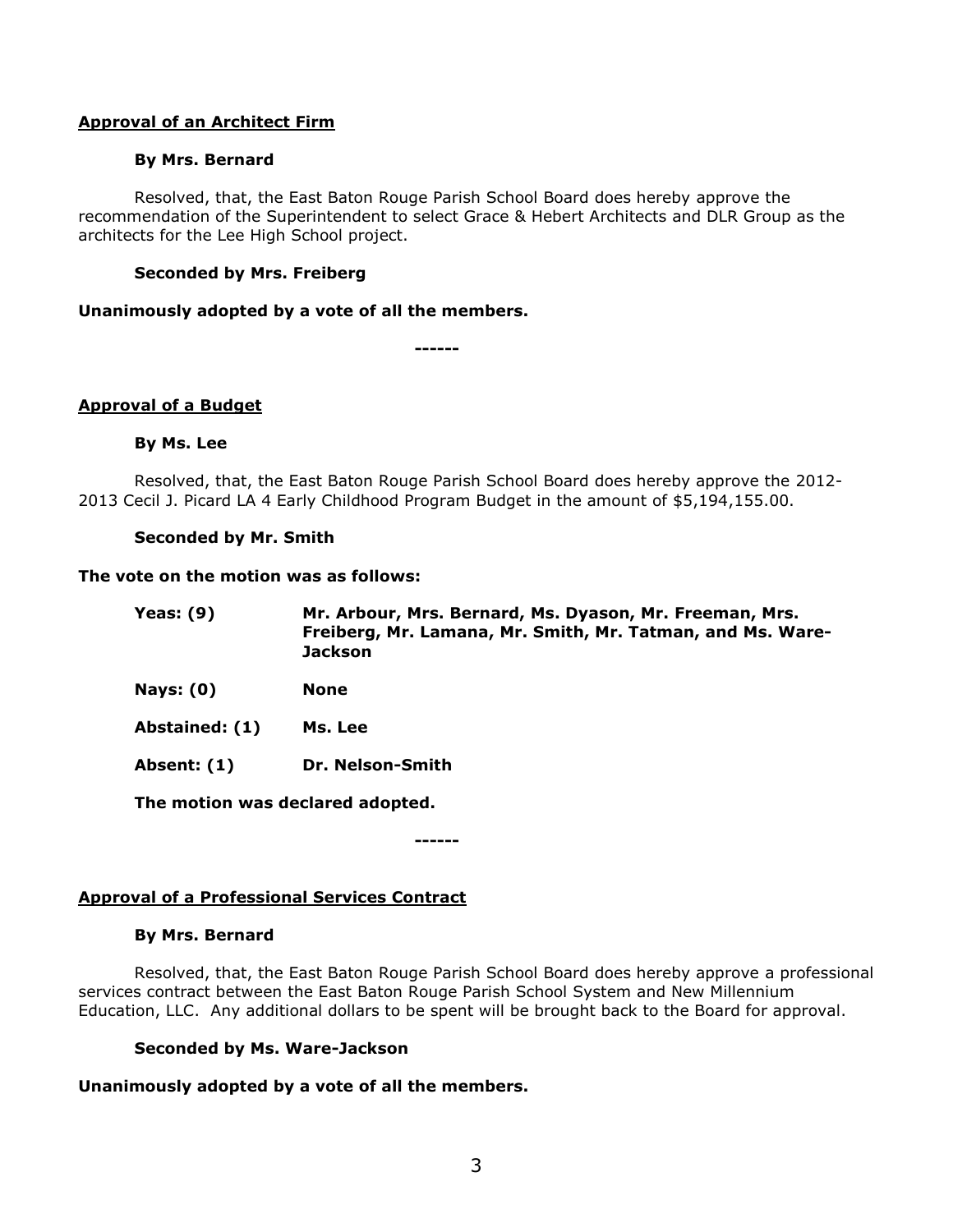# **Approval of the Ratification of a Cooperative Endeavor Agreement**

## **By Mr. Arbour**

Resolved, that, the East Baton Rouge Parish School Board does hereby approve the ratification of a Cooperative Endeavor Agreement between the Louisiana Department of Education and the East Baton Rouge Parish School System regarding the implementation of the ACT Testing Project for all seniors.

## **Seconded by Dr. Nelson-Smith**

## **Unanimously adopted by a vote of all the members.**

**------**

**------**

## **Approval of Settlement of a Law Suit**

## **By Mrs. Freiberg**

Resolved, That, the East Baton Rouge Parish School Board does hereby accept the recommendation of Mr. Domoine Rutledge, General Counsel, East Baton Rouge Parish School Board, in the matter of: Heard L. Lejeune v. Sandeatha L. Varnado, EBRPSB, The Princeton Excess and Surplus Lines Ins. Co., ABC Ins. Co., and DEF Ins. Co., Docket No.: 595,250, "Section 27," 19th JDC, Parish of EBR.

## **Seconded by Ms. Ware-Jackson**

## **Unanimously adopted by a vote of all the members.**

**------**

## **Approval of Settlement of a Law Suit**

### **By Mr. Smith**

Resolved, That, the East Baton Rouge Parish School Board does hereby accept the recommendation of Mr. Domoine Rutledge, General Counsel, East Baton Rouge Parish School Board, in the matter of: Barbara A. Horton-Thomas v. EBRPSB, et al, Docket No.: 599,780, Section "27," 19th JDC.

## **Seconded by Mr. Arbour**

## **Unanimously adopted by a vote of all the members.**

**------**

## **There being no further business, the Board adjourned by acclamation.**